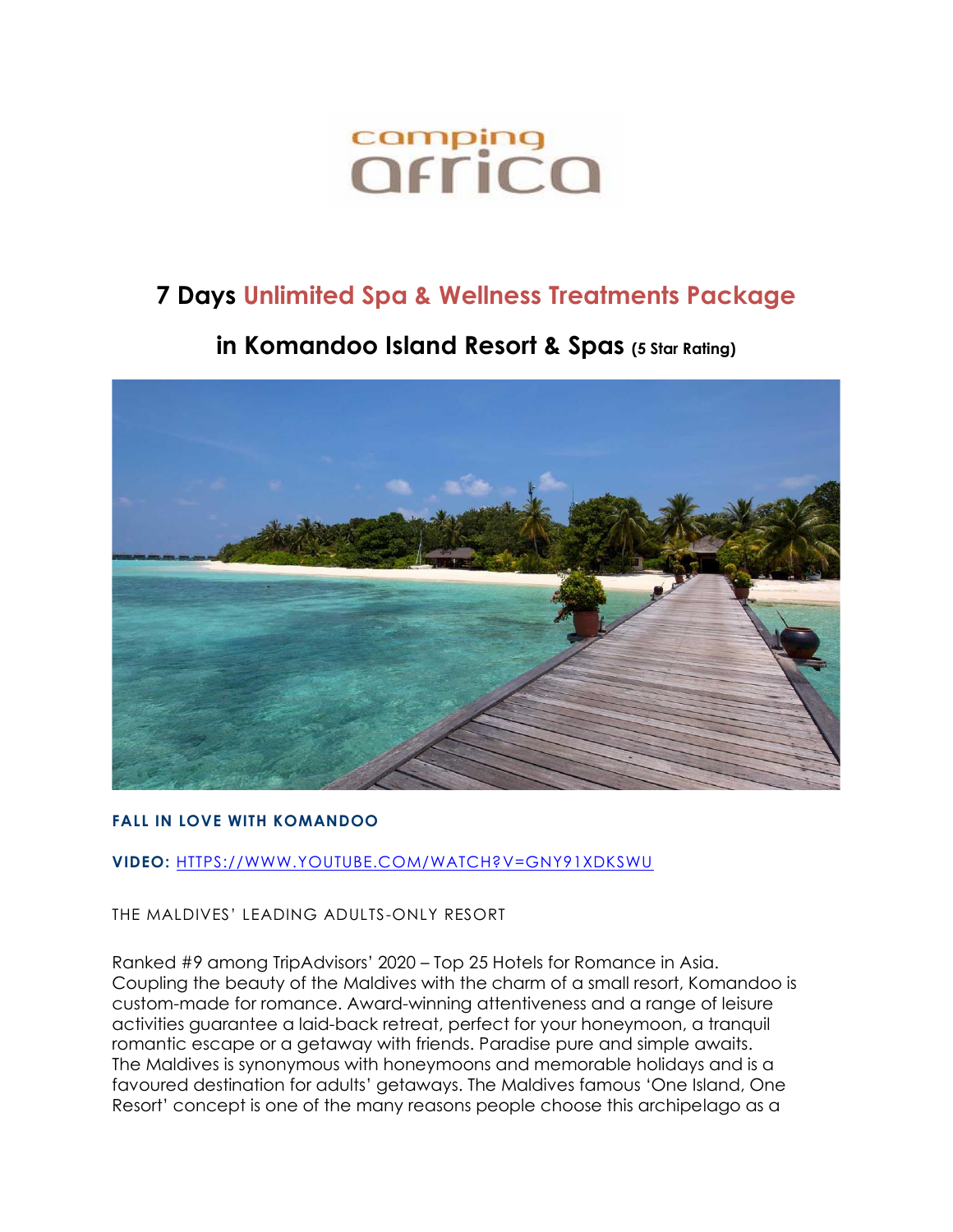holiday destination.

Komandoo is situated in the Lhaviyani Atoll, a scenic 40-minute seaplane experience from Velana International Airport, Male'.



# **Prices – All Inclusive Meal & Spa Treatments basis:**

| Beach Villa               | from $\epsilon$ 2,699 / ZAR 46,682 pro person sharing                    |
|---------------------------|--------------------------------------------------------------------------|
| Jacuzzi Beach Villa       | from $\epsilon$ 2,899 / ZAR 50,140 pro person sharing                    |
|                           | Premium Jacuzzi Beach Villa from € 3,089 / ZAR 54,427 pro person sharing |
| Jacuzzi Water Villa       | from $\epsilon$ 3,302 / ZAR 57,118 pro person sharing                    |
| Ocean Jacuzzi Water Villa | from $\epsilon$ 3,420 / ZAR 59,160 pro person sharing                    |

What does it include:

- Accommodation at Komandoo Island Resort & Spa
- Daily Unlimited Spa Treatments in Duniye Spa Complex
- Fruit plate, bottle of sparkling wine and flowers in room
- Service charges and all Government taxes
- Meal plan on All Inclusive basis
- Day Excursions & Activities
- Unlimited used resort bar
- Airport transport by Sea Plane two ways

What does is excludes:

- Any Airfare, any insurance fee
- Any optional tours or transfers
- All items of a personnel nature such as shop purchases, telephone calls and gratuities.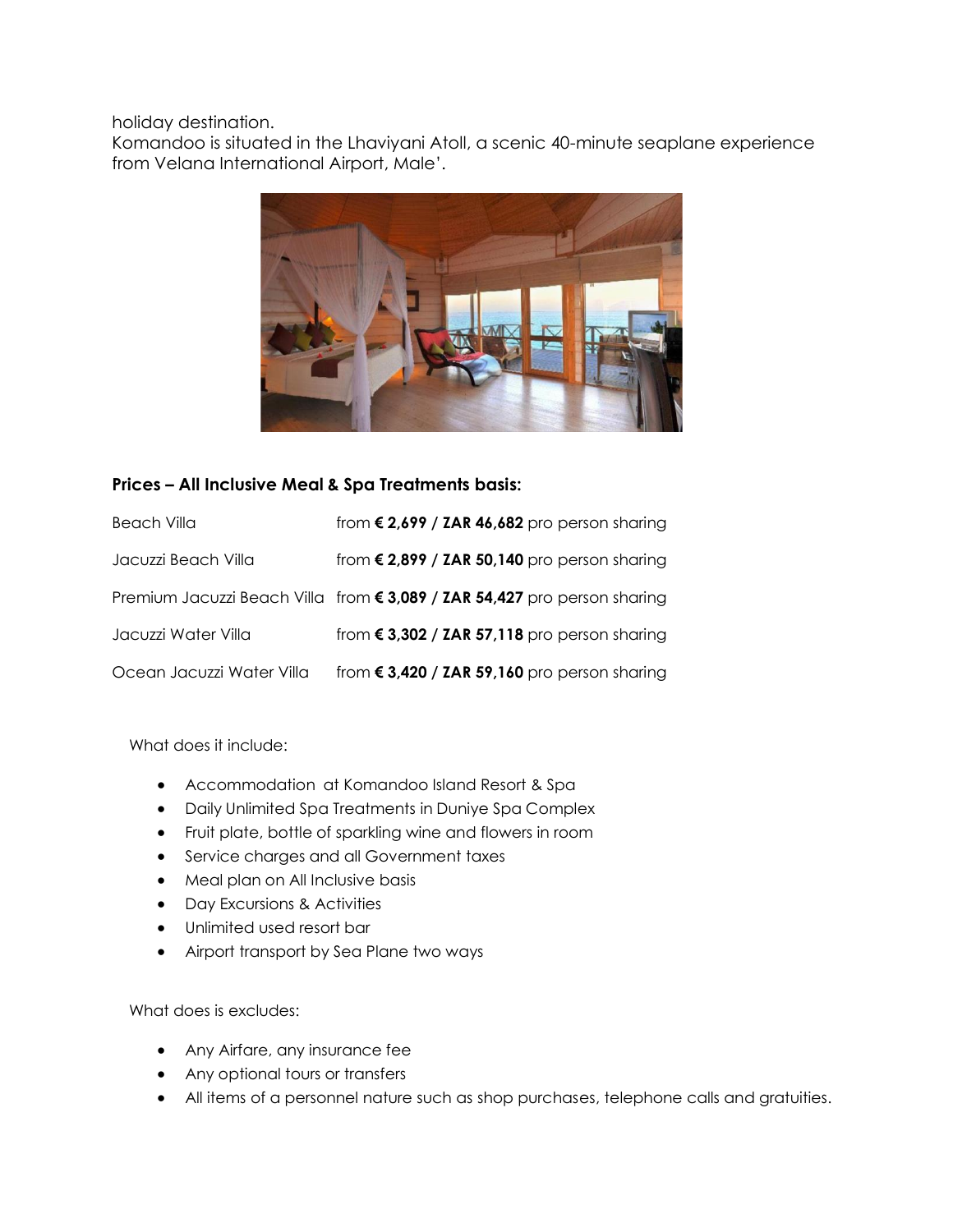- Anything not mentioned in inclusion above
- Visa and Covid test

#### Supplements:

\*\*\*\*\*\*\*New Year's Eve (mandatory) - 31/12/2020 - € 120.00 / ZAR 2,075 Adult \*\*\*\*\*\*Xmas Eve (mandatory) - 24/12/2020 - € 120.00 / ZAR 2,075 Adult

Please note:

- Rate is based on a minimum of two people traveling.
- Single travelers supplement will be quoted on request.
- The rates are subject to change without warning if there is an increase to bed levies, fuel prices or sales by third party suppliers or any other circumstances which is beyond our control.
- Price and availability are subject to confirmation at the time of booking.
- Standard Booking Terms & Conditions remain applicable at all times.



# **Spa & Wellness Treatments in Duniye Spa**

#### O C E A N D R E A M I N G

Our signature massage: wave like movements and massage techniques from the oldest traditions around the world evoke a deeply relaxing and uplifting massage experience. Herbal poultices are used toevoke a warm, nutrient rich relaxation to tense muscles. This massage works with the body's natural energy system to harmonies the energy flow. Utilizing our miracle African Potato body balm to revive your senses whilst enriching your skin with anti-oxidants & deep hydration.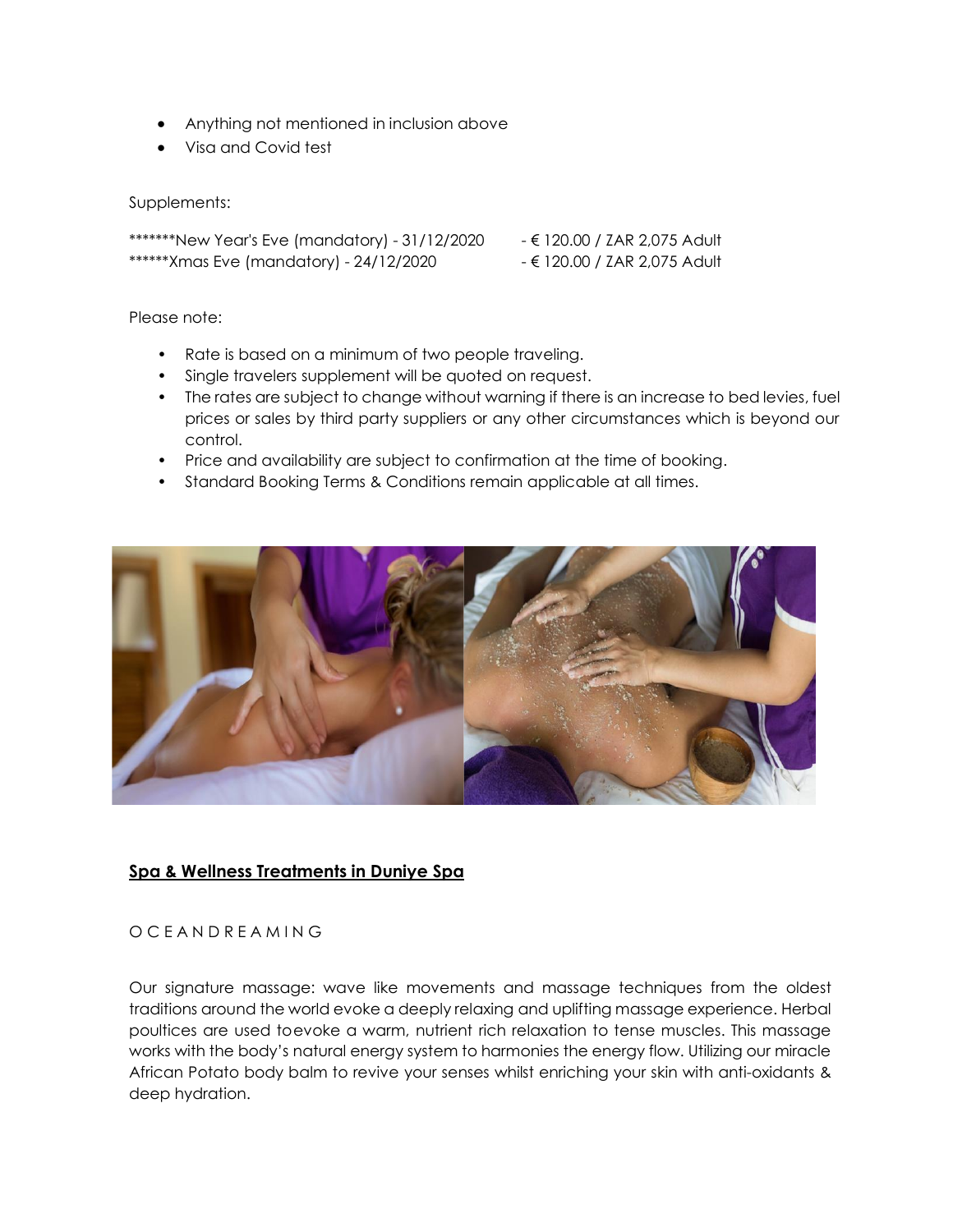#### H E A V E N O N E A R T H

The ultimate face & body ritual: Unwind & distress with this heavenly combination. Drift away with aBalinese Massage to stimulate the natural balance of body, mind and soul. Enjoy our Healing Earth™ Glow & Radiance Facial, while celestial sounds of our Tibetan singing bowls deepen your relaxation. Rejuvenated, uplifted and deeply relaxed you will walk on clouds after this blissful experience.

# M A L D I V LA N S E R E N I T Y R I T U A L

Our bespoke top to toe Signature Ritual uses the essences of 100% pure organic coconut native to the Maldives. Experience profound and deep relaxation; enjoy smooth and hydrated skin and shiny, lustroushair with the tropical scent of coconut.

- Freshly ground Coconut-Vanilla Body Polish.
- Coconut hair mask combined with an Indian head massage using coconut oil infused withRosemary.
- Tropical full body massage with 100% virgin coconut oil.

# FUILL MOON MAGIC

An enchanting ritual to share with your loved one, captivates all of your senses, alleviates any tensionsand connects you to the vital powers of nature's element

- Your choice of a full body massage
- Freshly prepared body polish.
- Indulgent Indian head and foot massage.
- Tropical Bath infusion.
- Healing Earth™ Bio Active Mini Facial.
- Fruit platter complimented by champagne.
- Spa gift for your spa experience at home.

#### R O M A N T I C R E T R E A T

Embrace this defining body ritual in a romantic setting with your loved one. After our signature foot-bath:

For her: A choice of Balinese or Oriental massage, Pilotage Body Polish, a deeply nourishing Indianheadmassage enriched with Rosemary infused warmed coconut oil.

For him: A deep tissue back or Muscle Ease Massage, followed by an invigorating Ginger LemongrassBody Polish, encapsulated by a relaxing foot massage.

H I M & H E R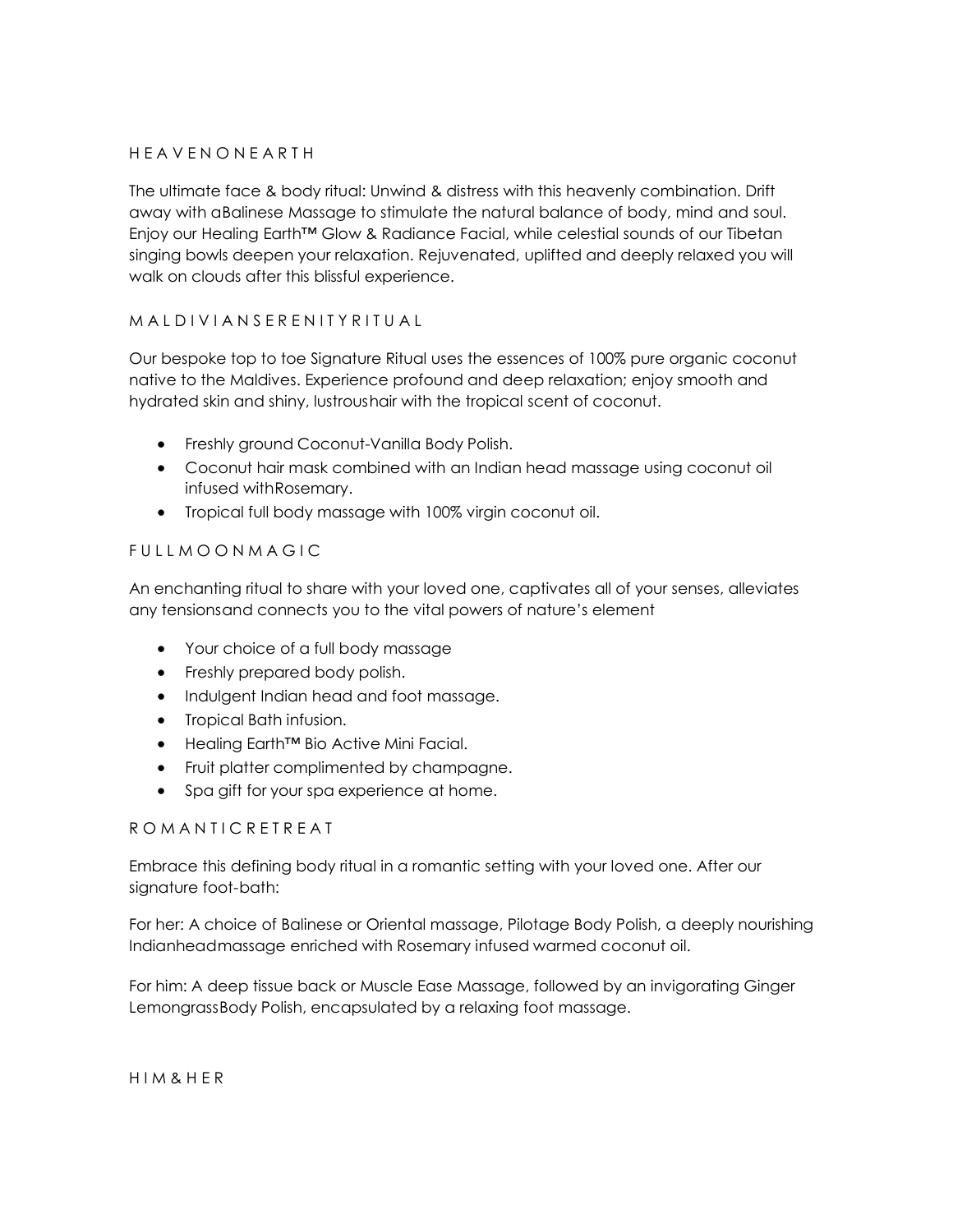Romantic Indulgence! Enjoy precious time together immersed with the aromas of pure essential oils andindulge in a restoring & calming Balinese Massage, followed by champagne to savory this treatment.

**B A L I N E S E M A S S A G E** 

A gentle and calming massage using acupressure, skin rolling and relaxing strokes to soothe, restore andcalm the mind and body.

M U S C L E E A S E M A S S A G E

Invigorating deep tissue massage using Swedish massage techniques to wring away tension and stress,with the option of deeper pressure.

A N T I S T R E S S H E A D & B A C K M A S S A G E

A therapeutic, deeply relaxing massage focusing on the back and upper body area; traditional heatedherbs (poultices) are used for profound deep healing and release of muscle tension.

A R O M A T H E R A P Y M A S S A G E

This hero treatment is more than just a massage. A personalized blend of massage oil tailored to your mood, feelings and physical needs to bring upon balance, peace and tranquility to your body, mind & soul. Oils are formulated with natural plant extracts and flower oils to guarantee therapeutic benefits.Using gentle rhythmic strokes this massage promotes lymphatic drainage and healing.

O R I EN TALMASSAGE

A therapeutic blend of free-flowing massage techniques including Balinese, Thai and Indian headmassage to experience the release of muscle tension, greater movement and renewed energy.

THAI MASSAGE

Energizing and uplifting, this 'yoga' massage opens joints, increases energy flow and muscle flexibility;improving postural body alignment (no oil used).

#### GLORIOUS AWAKENING

Facials by HEALING EARTH™ premium 100% organic product brand includes the highly celebrated antioxidant-rich pilotage grape seed oil and most active botanical essences. Skin fit is a technique created to stimulate deep muscles in the face with the use of traditional Gua Sha stones, Rose Quartz and Jade Rollers. stimulating, firming and lifting the skin to reinvigorate muscles and promote graceful aging.

S K I N F I T - V I T A F I R M I N G F A C I A L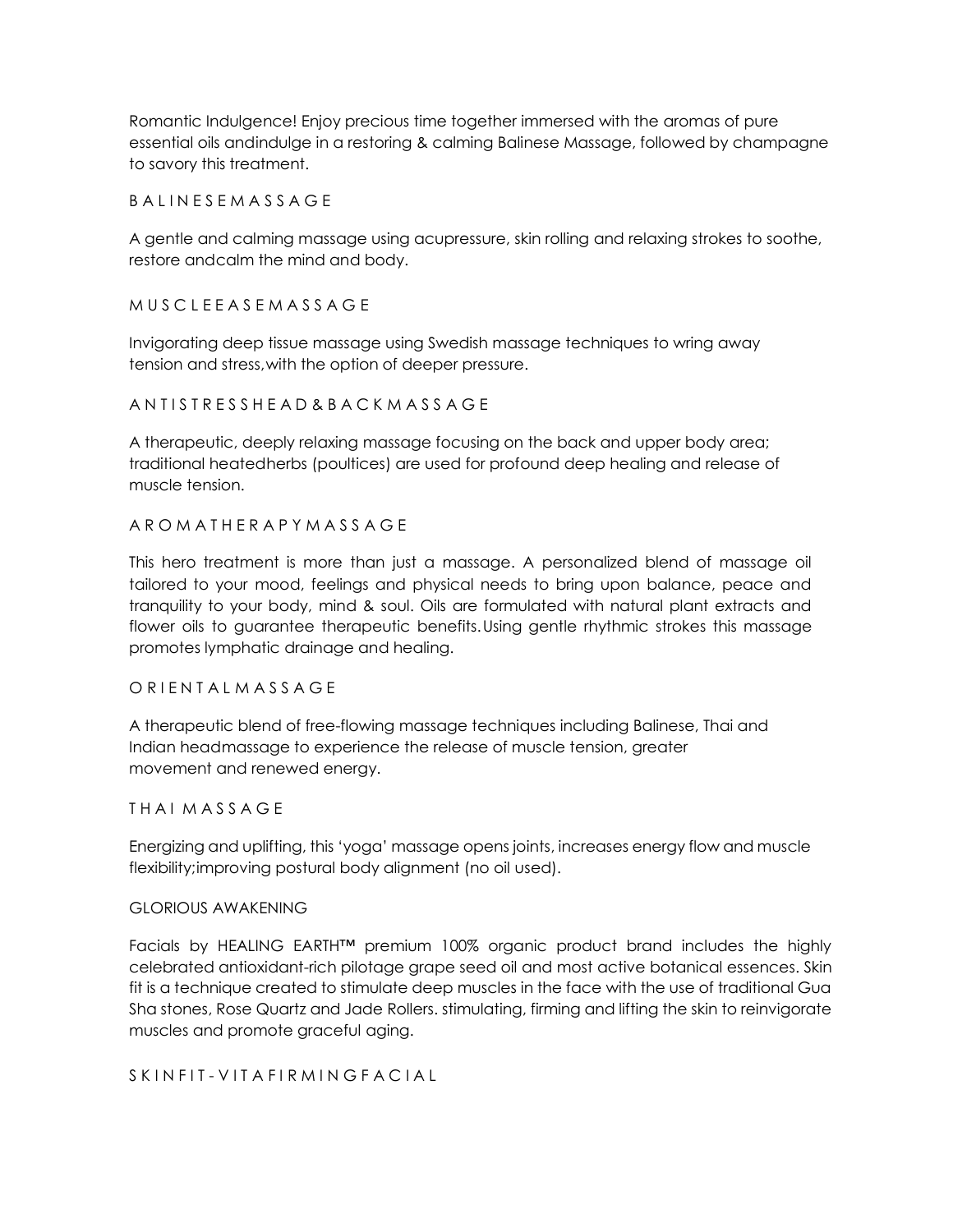Suitable for all skin types, but of particular beneficial for mature, dry or dehydrated skin. Improves skin elasticity, minimizing visibly fine lines and the onset signs of aging. With the use of Matrix™& Cranberry in combination with trienzyme fruit acids; the skin is deeply exfoliated promoting the restructuring process of collagen and the vitamin boost to visibly revive the youthful and radiant appearance of your skin.

S K I N F I T – B I O A C T I V E F A C I A L

Suitable for him & her; oxygenated skin, long lasting deep hydrating facial that restores skin brilliance and radiance through highly concentrated pure organic serums tailored to your individual skin concerns. The facials are customized to your skin type to ensure visible results. Our skin therapist will advise the best treatment options for you.

E N H A N C E R - B E A U T I F U L E Y E S

Complete your facial with the new technology of Eye Slices™: reduces puffiness, dark circles, redness,lines and wrinkles, bringing luminosity to the eye area.

I M M U N E B O O S T E R / P U R I F Y & E N E R G I Z E

An invigorating and stimulating ginger lemongrass polish prepared with a fresh ginger to improve skincirculation release muscle tension, a specialized massage with energizing oil to stimulate and improveblood circulation.

# T R O P I C A L B R E E Z E C O O L E R H E A L & R E P A I R

Too much sun? Let the purest natural remedies cool, repair and restore your skin. For your body a cooling and healing Aloe wrap to restore and heal damaged skin. For your face hydraboost skin carethat restores radiance and structure to the epidermis.

# L U S C I O U S C O C O N U T M E L T E X F O L I A T E & M O I S T U R I Z E A

Soothing back massage with warm coconut oil prepares the skin for freshly prepared coconut body polish to provide you with a moisturizing exfoliation leaving your skin glowing and bright. The perfect preparation for a day on the beach.

# H I M A L A Y A N S A L T S T O N E T H E R A P Y D E T O X & R E J U V E N A T E

Beginning with a detoxifying foot ritual, this highly relaxing and re-mineralizing massage incorporates warmed, ethically sourced Himalayan Salt Stones that contain 84 mineral trace elements, which reduce stress, tension, pain and inflammation. The skin is naturally exfoliated by the stones leaving the skin smooth and hydrated. Experience a deep sense of balance and well-being.

# S O U L 2 S O L E

Warm blended coconut oil infused with rosemary is massaged into your scalp, neck and shoulders following Indian traditions to relieve tension and deeply hydrate the hair. Completing the journey of the soul with a sole pressure point reflexology to stimulate energy zones and reflex areas throughout the body. This treatment leaves you in bliss from head to toe.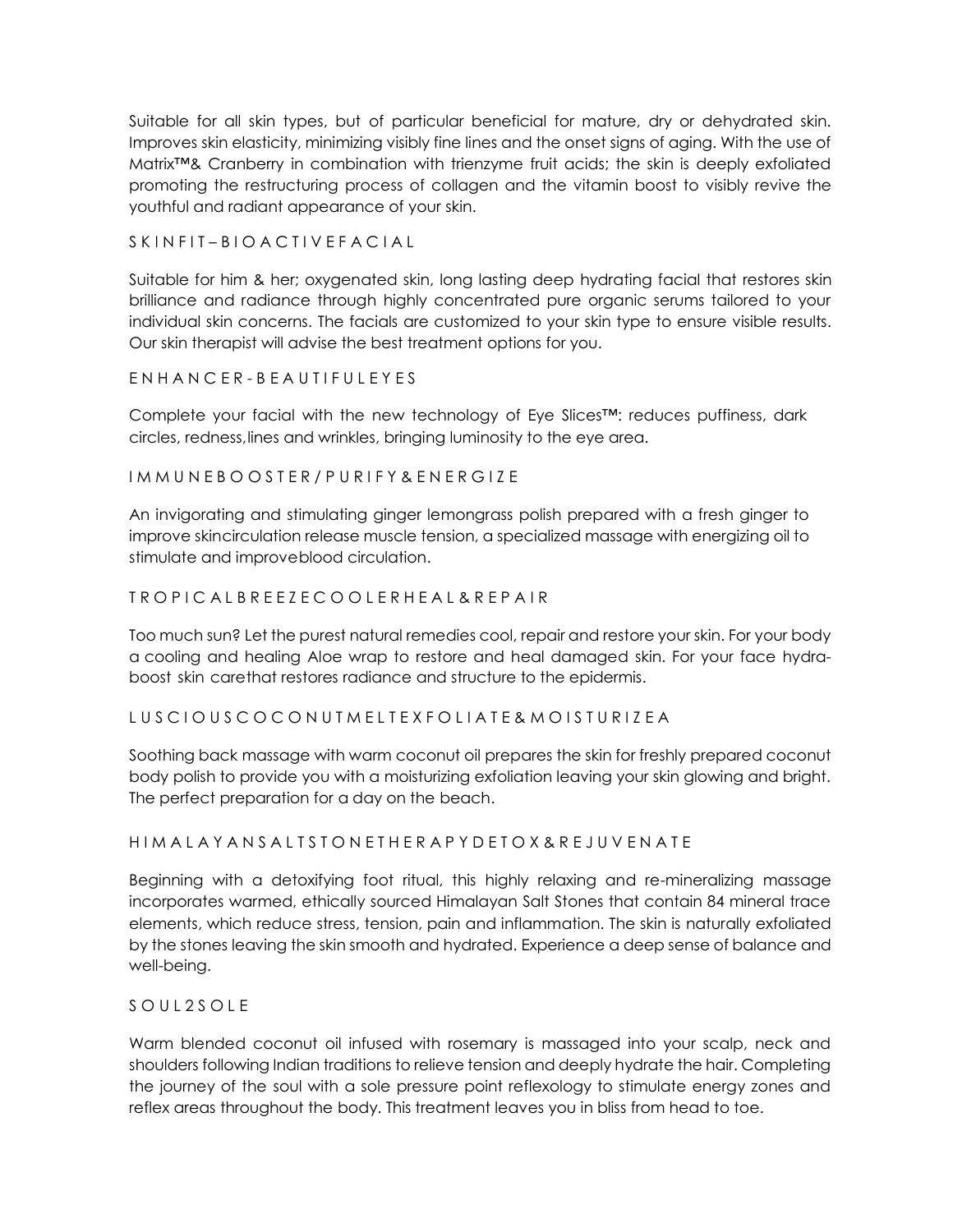# C O C O N U T H A I R C R È A M B A T H A

Traditional hair treatment infused with the hydration of coconut to leave the hair silky smooth, a perfecttreat after a day in the sea. A warm blend of coconut oil is massaged into the scalp nourishing and softening the hair. Followed by a coconut hair mask wrapped in heated towels to deeply soften and hydrate even the driest hair. Perfectly completed with a neck and shoulder massage and application of hydrating coconut or frangipani lotion. Expect soft, shiny hair with the tropical scent of coconut.

# D E L U X E S P A M A N I C U R E

Luxurious conditioning care for your hands with all elements of a traditional manicure to leave hands soft and smooth and nails beautiful. Includes a nourishing hand-arm massage with African Potato to nourish the skin. Nail polish application is included if desired.

#### D E L U X E S P A P E D I C U R E

Pamper your feet with an aromatic foot soak and scrub, followed by a traditional pedicure including the removal of unwanted dry skin and callouses completed by a foot massage with refreshing peppermint lotion to leave your feet feeling revitalized and hydrated. Nail polish application included if desired.

# POLISH CHANGE HANDS ORFEET SALON TREATMENTS

Services such as waxing, eyebrow shaping, hair & make up are subject to availability

# L Y M P H A T I C D R A I N A G E M A S S A G E L E T T I N G G O

Most popular and revolutionary techniques in recent times. Alleviate stress, accelerate healing and reduce inflammation pain while boosting your immunity. Manual lymph drainage (MLD) is applied in a rhythmic motion in the direction of the lymphatic flow, which enhances the elimination of toxins, reduces water retentions and increases blood circulation.

# S O U N D B A T H E A S E & R E L E A S E

Sound is vibration, and vibration touches every part of our physical being. Sound is heard not only through the ears, but through every cell of the body. Fall into a deep state of relaxation, meditation, andhealing as your expert therapist uses a set of Himalayan singing bowls to balance your body, mind and soul.

#### R E I K I

Renowned Japanese technique for stress reduction and relaxation; awakens the body's innate healingability, by 'laying on hands' allowing life force energy to flow and release blockages. As a result, feel a deep sense of calm, peace & well-being.

#### R E F L E X O L O G Y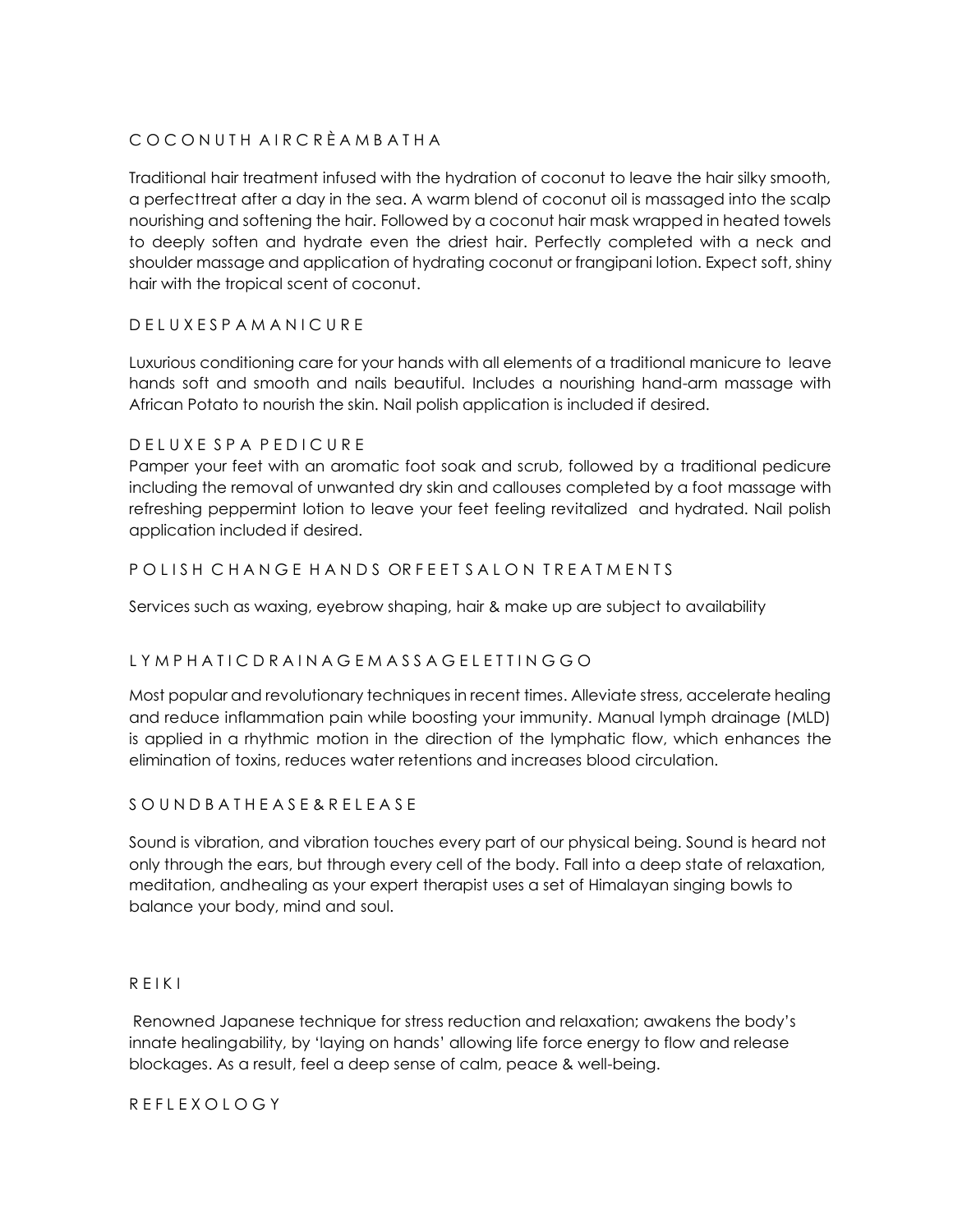Treat your feet with whole body benefits. Working on your foot reflex points to restore balance andsupport the body's own healing.

W A N T M O R E T R E A T M E N T T I M E ?

Choose from the following time options and customize your treatment. Can only be added totreatments from this service.

B A C K , N E C K & S H O U L D E R M A S S A G E

An invigorating deep tissue massage focusing on the back area, using massage techniques designed towring away tension and stress.

E X P R E S S F A C I A L

A treat for your face with all the elements of a traditional facial, using our organic products - short andsweet!

E X P R E S S D E - S T R E S S – O H , H A P P Y F E E T !

This is an invigorating, de-stressing treatment. Refresh and heal your feet and legs to restore lightness,improve circulation and reduce swelling and fatigue.

#### IN D I A N H E A D M A S S A G E / C O C O N U T O I L M E S S A G E F O R S H I N Y H A I R

Warm locally sourced coconut oil with rosemary infusion is massaged into the scalp and hair. Followedby an Indian head neck and shoulder massage. Coconut oil is a natural conditioner and provokes new shine; aids in the protecting the hair from the sun and sea.



**An unforgettable experience!**